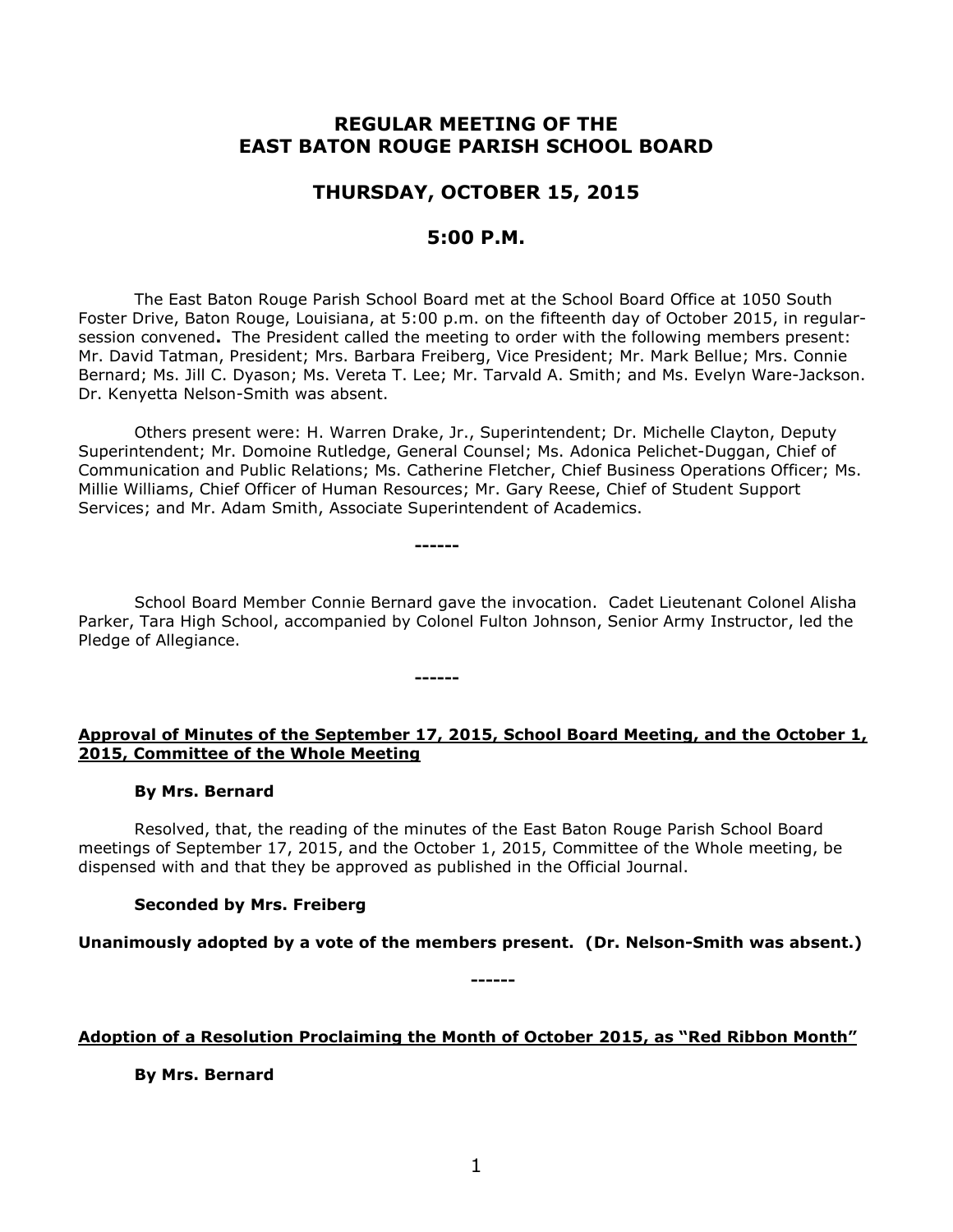Resolved, that, the East Baton Rouge Parish School Board does hereby adopt a Resolution proclaiming the month of October 2015, as "Red Ribbon Month."

# **Seconded by Mr. Smith**

**Unanimously adopted by a vote of the members present. (Dr. Nelson-Smith and President Tatman were absent.)**

------

# **Adoption of a Resolution Proclaiming the Week of October 19-23, 2015, as "School Bus Safety Week"**

## **By Mr. Smith**

Resolved, that, the East Baton Rouge Parish School Board does hereby adopt a Resolution proclaiming the week of October 19-23, 2015, as "School Bus Safety Week."

## **Seconded by Mrs. Bernard**

**Unanimously adopted by a vote of the members present. (Dr. Nelson-Smith, Mr. Smith, and President Tatman were absent.)**

------

## **Approval of Consent Agenda Items, Excluding Items #17 and #19**

## **By Mr. Bellue**

Resolved, that, the East Baton Rouge Parish School Board does hereby approve the Consent Agenda items, excluding items #17 and #19.

## **Seconded by Mr. Smith**

**Unanimously adopted by a vote of the members present. (Mrs. Bernard, Dr. Nelson-Smith, and President Tatman were absent.)**

**------**

*The following items were approved as part of the Consent Agenda:*

**------**

## **Items approved by the Committee of the Whole for recommendation to the Board:**

------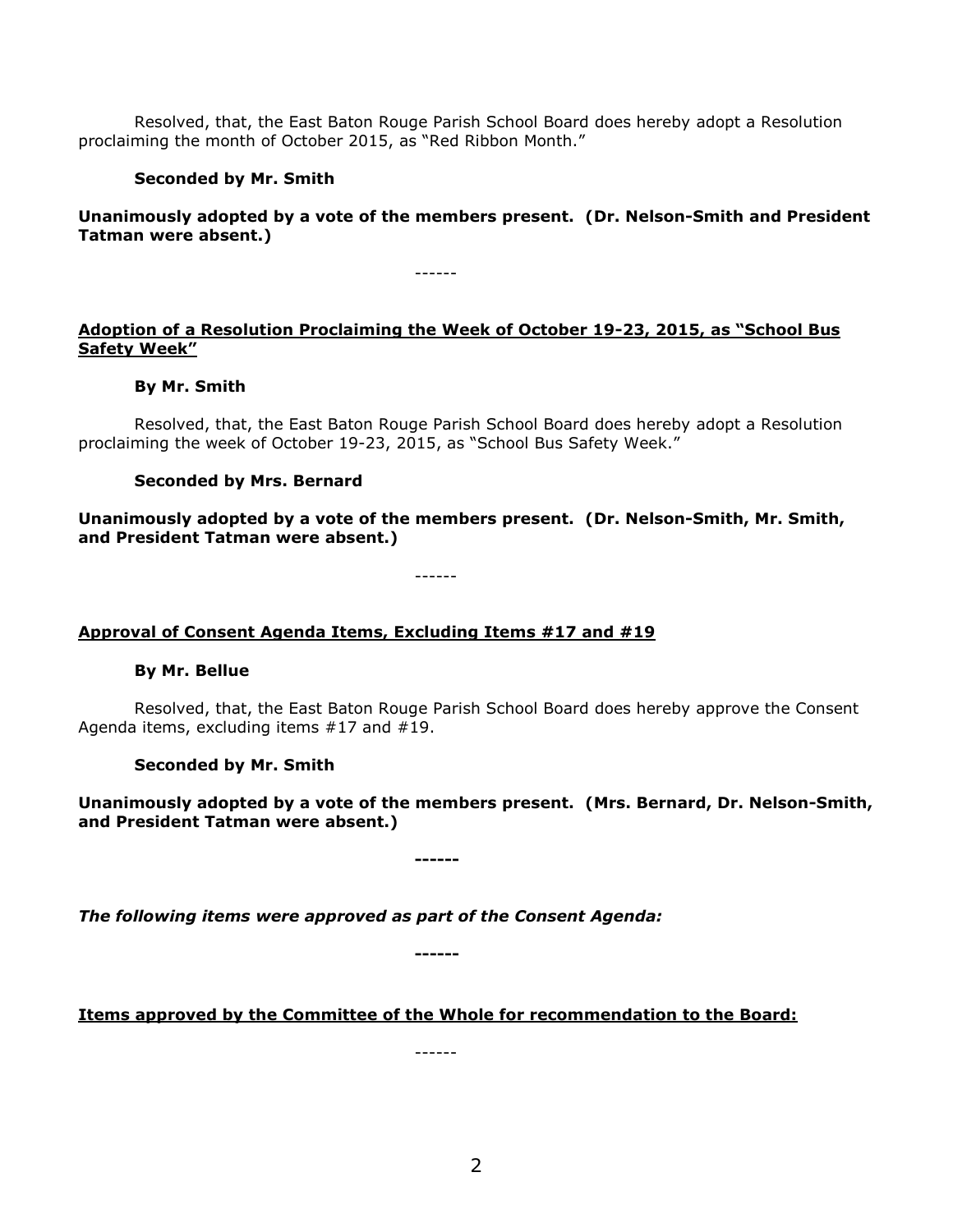Approval to renew a professional services contract between the East Baton Rouge Parish School Board and Reliance Communications for its SchoolMessenger services in the amount of \$47,250.00. (Funding Source: General Fund, DTS)

Approval to renew a contract between the East Baton Rouge Parish School Board and the EBR City Parish Government in the amount of \$134,110.00 to provide adult education classes for inmates at the East Baton Rouge Parish Prison from January 1, 2016, through December 31, 2016. (Funding Source: City Parish Grant).

Approval to renew a professional services contract between the East Baton Rouge Parish School Board and Education Foundations, LLC, in the amount of \$16,000.00 for equitable services for remediation for the 2015-2016 school year. (Funding Source: Title I – Non-public)

Approval to renew a professional services contract between the East Baton Rouge Parish School Board and School Leadership Center of Greater New Orleans in the amount of \$12,100.00 for coaching, mentoring, and leadership development. (Funding Source: Title II-Non-public)

Approval of a professional services contract between the East Baton Rouge Parish School Board and Soliant Health in the amount of \$12,500.00 for orientation and mobility evaluation and training for visually-impaired students in the district. (Funding Source: IDEA-Part B).

Approval of a consulting contract with DiStefano & Associates, Inc., in the amount of \$75,000.00. This consulting contract is to provide training, leadership, support, and professional development for the Montessori Program. (Funding Source: Magnet).

Approval to revise the following job description: Magnet Lead Teacher to Magnet Site Coordinator.

Approval of the following job description: Truancy Officer.

Approval of the Arizona State University Innovation through Design Thinking Program Grant (iDT) for the following schools: (a). Twenty thousand dollars (\$20,000.00) and fifty (50) mobile devices from the Verizon Foundation from September 4, 2015, through September 4, 2016, for McKinley High School educators to learn how to teach design-thinking, innovation, entrepreneurship, and STEM skills; and (b). Twenty thousand dollars (\$20,000.00) and ten (10) mobile devices from the Verizon Foundation from September 4, 2015, through September 4, 2016, for Scotlandville Magnet High School educators to learn how to teach design-thinking, innovation, entrepreneurship, and STEM skills.

Approval of a Cooperative Endeavor Agreement between the East Baton Rouge Parish School Board and the Recovery School District of Louisiana regarding the return of Istrouma High School and related matters.

Approval of the recommendation from Mr. Domoine Rutledge, General Counsel, EBRPSB, in the matter of: Carlton Keller vs. Berkley Ins. Co., EBRPSS, Cynthia M. Anderson and USAA, Suit No.: 629,054; Section: 27; 19th JDC.

## *END OF CONSENT AGENDA ITEMS*

**------**

## **Approval of Contract Extension**

**By Mr. Smith**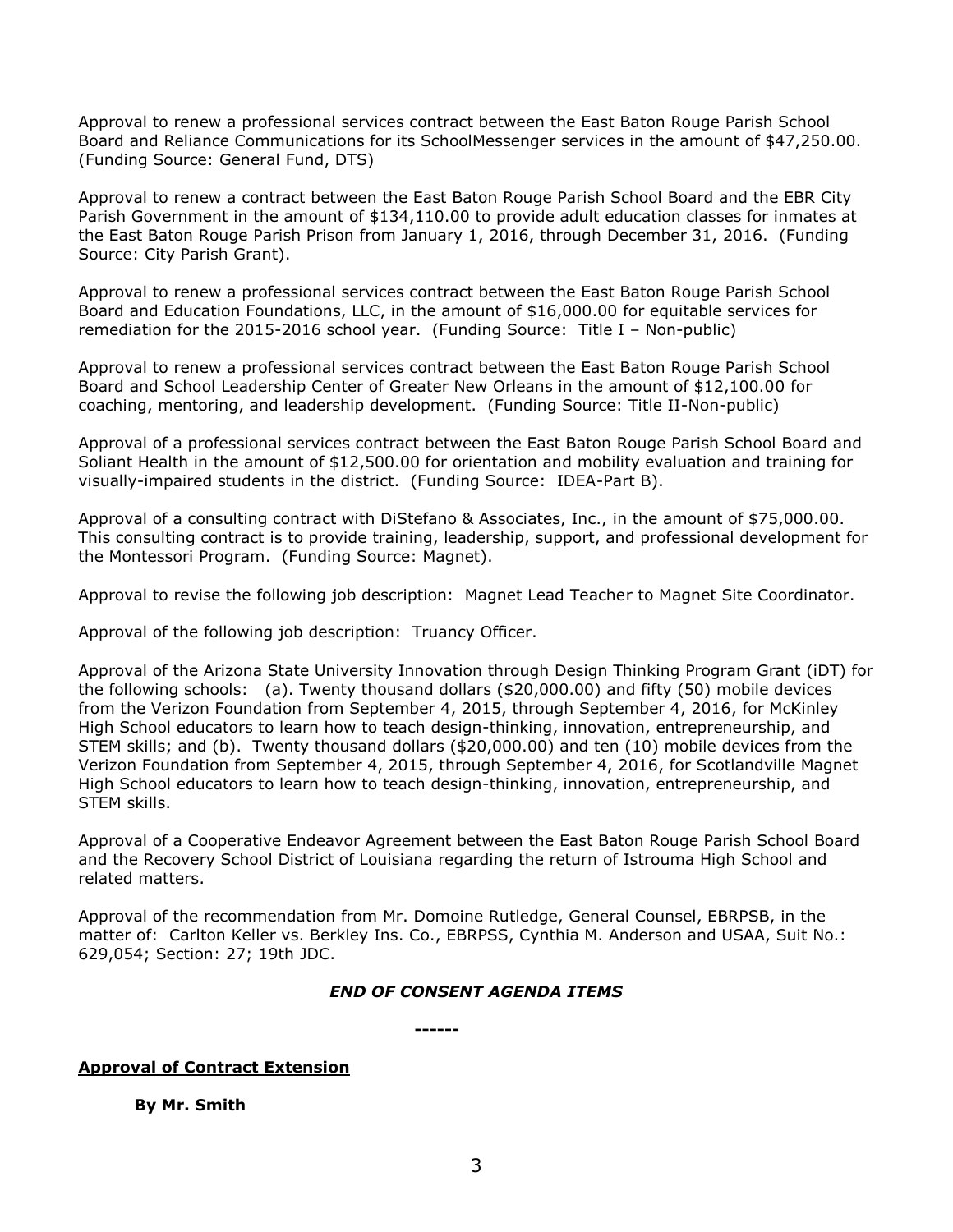Resolved, that, the East Baton Rouge Parish School Board does hereby approve a contract extension between the East Baton Rouge Parish School Board and ARAMARK Management Services Limited Partnership to provide management services for custodial and facility maintenance for sixteen (16) months beginning March 1, 2016, through June 30, 2017.

## **Seconded by Mr. Bellue**

## **Unanimously adopted by a vote of the members present. (Mrs. Bernard, Dr. Nelson-Smith, and President Tatman were absent.)**

**------**

## **Approval of Cooperative Endeavor Agreement**

## **By Mr. Bellue**

Resolved, that, the East Baton Rouge Parish School Board does hereby approve a Cooperative Endeavor Agreement between the East Baton Rouge Parish School Board and the Recovery School District of Louisiana regarding the return of Istrouma High School and related matters.

## **Seconded by Mr. Smith**

**Unanimously adopted by a vote of the members present. (Mrs. Bernard, Dr. Nelson-Smith, and President Tatman were absent.)**

**Mr. Smith requested that Item #24 be taken out of order. There was no objection.**

**------**

## **Approval to Renew a Contract**

#### **By Mr. Smith**

Resolved, that, the East Baton Rouge Parish School Board does hereby approve the renewal of the General Counsel's employment contract.

#### **Seconded by Ms. Lee**

**Unanimously adopted by a vote of the members present. (Mrs. Bernard, Dr. Nelson-Smith, and President Tatman were absent.)**

**------**

#### **Approval of Extension of a Contract**

#### **By Ms. Dyason**

Resolved, that, the East Baton Rouge Parish School Board does hereby approve the extension of a contract between the East Baton Rouge Parish School Board and Force Multiplier Solutions to